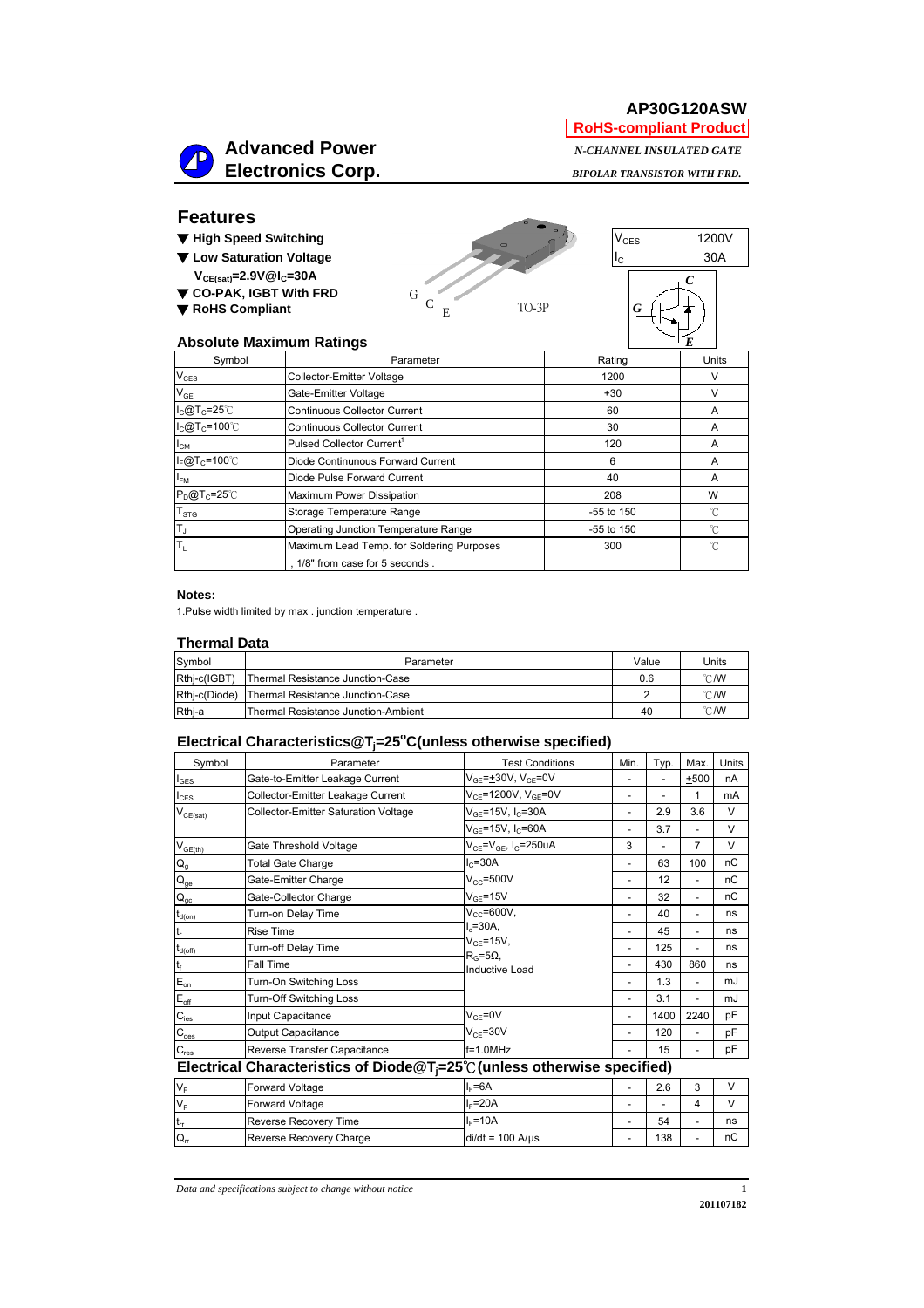## **AP30G120ASW**





 **Fig 1. Typical Output Characteristics Fig 2. Typical Output Characteristics**





 **v.s. Junction Temperature**





**Fig 3. Typical Saturation Voltage Fig 4. Typical Collector- Emitter Voltage Characteristics v.s. Junction Temperature**



Fig 5. Gate Threshold Voltage Fig 6. Typical Capacitance Characterisitics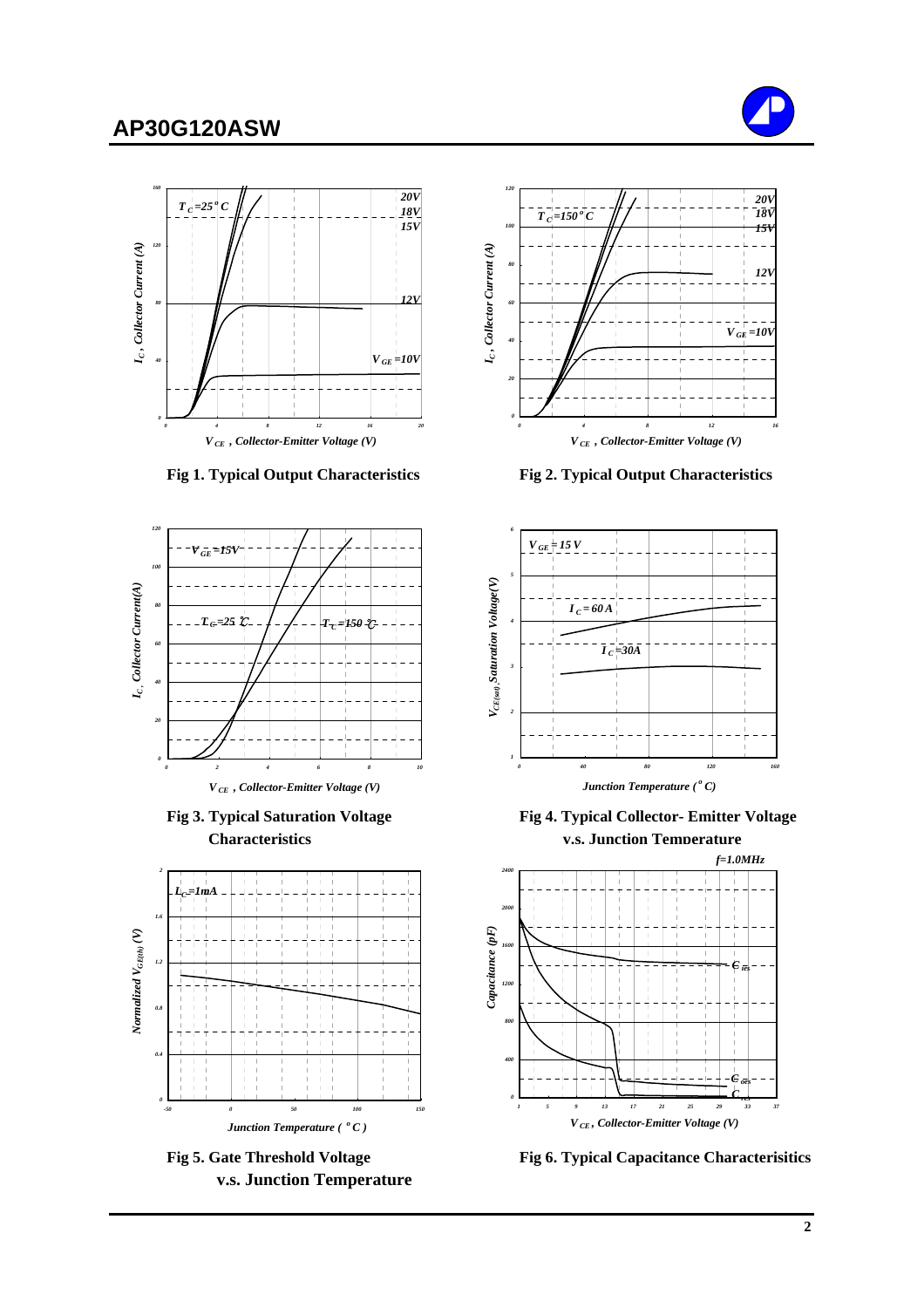## **AP30G120ASW**









 **Diode**



Fig 7. Turn-off SOA Fig 8. Effective Transient Thermal  **Impedance**



**Fig 9. Saturation Voltage vs. V<sub>GE</sub> Fig 10. Saturation Voltage vs. V<sub>GE</sub>** 



 **Fig11. Forward Characteristic of Fig 12. Gate Charge Characterisitics**